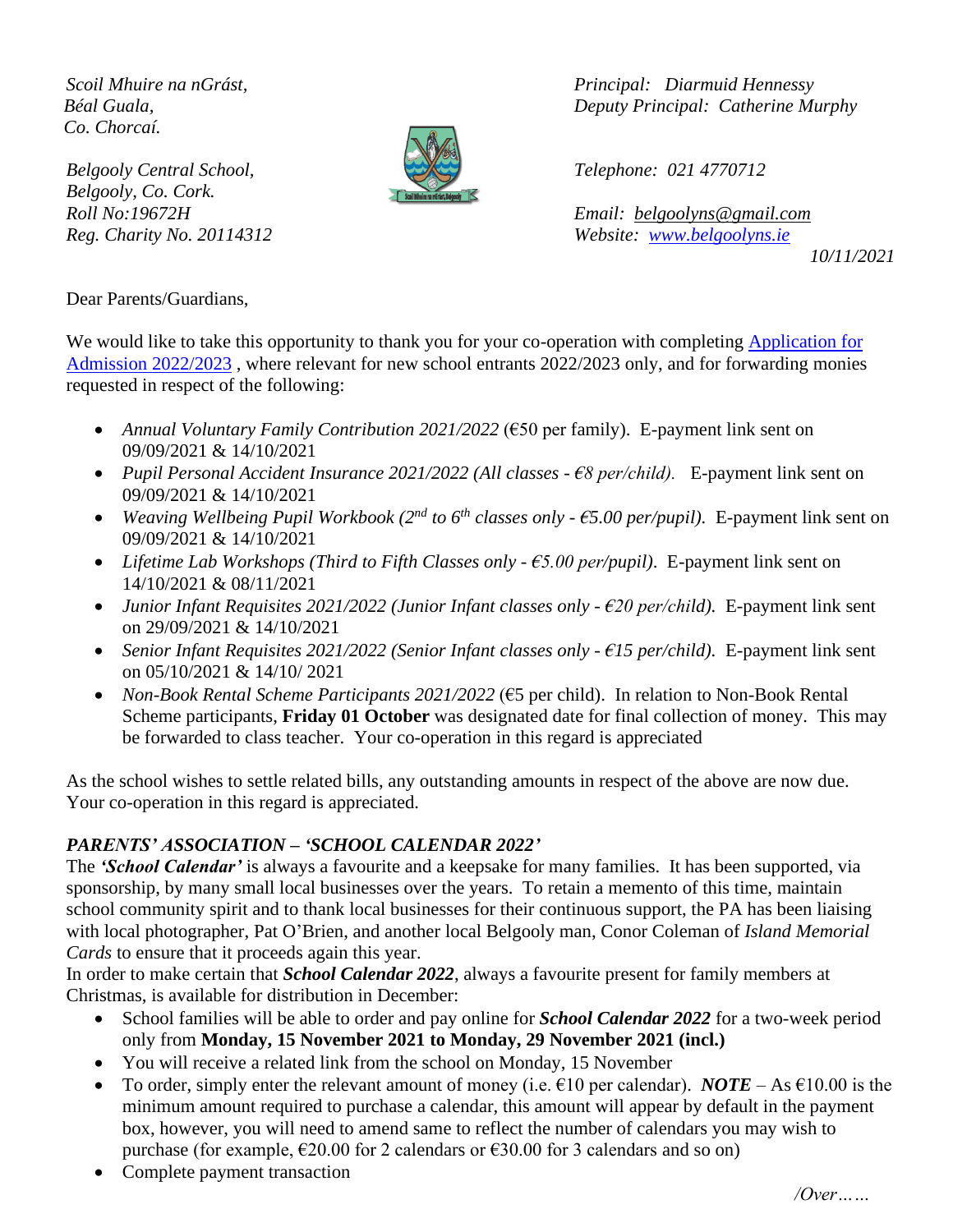- **The school will not be able to facilitate orders received after Monday, 29 November**
- Calendars will be distributed to your eldest child in the school in mid-December

We would like to take this opportunity to thank the Parents' Association for the amount of time and effort spent organising *School Calendar 2022.*

### *PARENT/TEACHER MEETINGS 2021/2022*

Further to previous Home/School correspondence (13/10/2021) and recent/impending email contact from your child's class teacher, staff are currently facilitating parent/teacher meetings over a three-week period (i.e. week commencing Monday, 08 November and concluding by Friday, 26 November).

In relation to this 'Telephone Parent/Teacher Meeting', the Board of Management advises parents/guardians to note:

- In the interests of confidentiality, parents/guardians will need to confirm that they are participating on their own, without the possibility of being over-heard or recorded. Please note, no electronic recording of any school meeting is permitted
- As teachers will have a number of telephone appointments to facilitate, please note that a time allocation of ten minutes is being provided in respect of each pupil. Should there be a concern that may necessitate a longer meeting, a subsequent meeting time may be arranged

# *FOLENS 'CHRISTMAS 2021 ANNUALS'*

The Folens Christmas Annual is available to purchase  $(\epsilon 2.50$  per annual) at the school for a limited period. Should you wish to purchase an annual for your child, you will be able to order and pay for same online for a two-week period only from **Monday, 15 November 2021 to Monday, 29 November 2021 (incl.)**. You will receive a related link from the school on Monday, 15 November and to order, simply tick the relevant box and complete payment transaction. Once paid, annuals will be distributed to pupils from week commencing Monday, 29 November. **The school will not be able to facilitate orders received after Monday, 29 November.**

*Just to note:* Junior & Senior Infants – *Súgradh* (Folens Christmas 2021 Annual) First & Second Classes – *Spraoi* (Folens Christmas 2021 Annual) Third & Fourth Classes – *Siamsa* (Folens Christmas 2021 Annual) Fifth & Sixth Classes – *Sonas* (Folens Christmas 2021 Annual)

# *'FOOD DUDES' & 'HEALTHY EATING WEEK' (Monday, 15 November to Friday, 19 November)*

Further to correspondence earlier in the week, next Monday, the school will partake again in phase 3 of the Food Dudes initiative. Managed by an Bord Bia, the initiative aims to encourage children to eat more fruit and vegetables and achieve the recommended daily intake of 5-7 portions a day. Phase 3 gives the children the opportunity to taste a portion of fruit and vegetable for five consecutive days. They will also learn about the importance of healthy eating through Food Dudes interactive videos and curriculum-based activities.

To further promote the healthy eating ethos in the school, this week will have a 'Healthy Eating' theme. The children will complete Healthy Eating Passports at home to encourage and enhance the healthy eating ethos in school and at home. Classes will also design their classroom door with a healthy eating theme to be in with a chance to win a prize!

For further information on the programme and healthy eating ideas visit **[www.fooddudes.ie](http://www.fooddudes.ie/)**

#### *GAA FOOTBALL TRAINING & GUM SHIELD REMINDER (First to Third Class Classes & Sixth Classes)*

Gavin Webb commenced football coaching with pupils in  $1<sup>st</sup>$ ,  $2<sup>nd</sup>$   $3<sup>rd</sup>$  & 6<sup>th</sup> classes last Friday. When availing of this training, all pupils need to remember to bring in their gum shields each Friday. The school would like to thank our local GAA Clubs for facilitating these sessions for the pupils.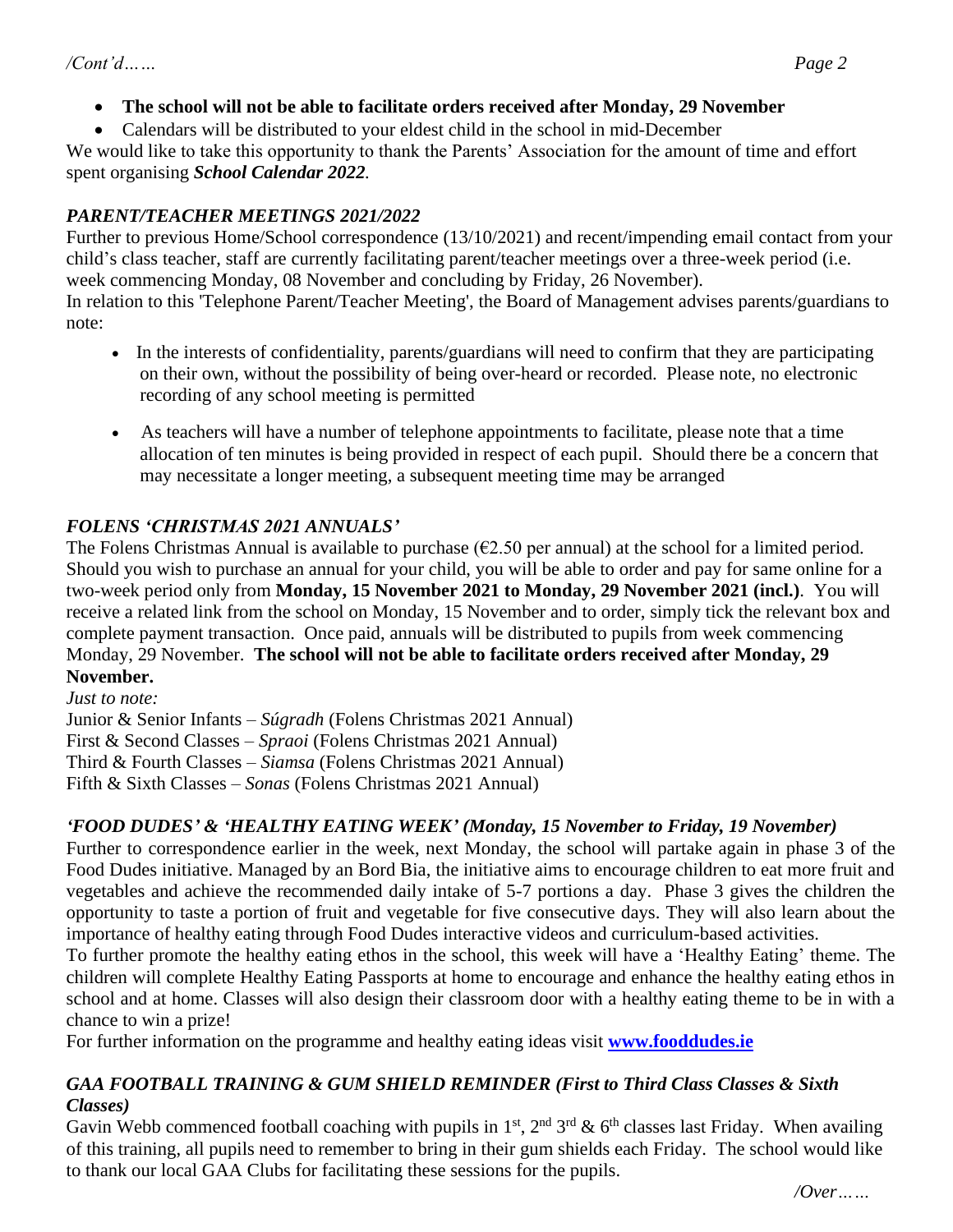#### */Cont'd…… Page 3 SOCIAL, ENVIRONMENTAL & SCIENTIFIC ACTIVITIES*

Former members of the *Riverstick Cycling Club* visited the school on Thursday, 21<sup>st</sup> October last. They shared many stories of their past experiences as competitive cyclists, some competing around the country in races such as the famous *Rás Tailteann*. The children in 3<sup>rd</sup> & 4<sup>th</sup> classes were treated with a display of memorabilia from the time, including newspaper cuttings of competitions. Some members brought their knitted cycling jerseys, and were happy to display an array of county, provincial and national medals won. Michael and Anne Allen presented a perpetual trophy to the school for its archival collection. This trophy had been the award given by their father, Michael, as a prize for a famous annual Riverstick circuit race. 5<sup>th</sup> and 6<sup>th</sup> class pupils are busy preparing reports for the local *Tracton Newsheet 'Christmas Writing Competition'*. The theme, a written account of life in their grandparents time, similar in format to the National Schools Folklore collection in the 1930's, will hopefully form part of a local archive for future pupils of Tracton and Clontead to experience and enjoy in years to come.

3 rd ,4 th & 5th classes are currently partaking in hands-on workshops that are being provided by the *Lifetime*  Lab. Workshops will cover electrical circuits in the Energy and Forces Strand of the Science curriculum. 3<sup>rd</sup> Class pupils have commenced participation in the *Picker Pals* initiative, facilitated by Cork County Council and VOICE Ireland. This is an environmental action programme for primary school children, their families, schools and communities. *Picker Pals* motivates children through immersion in a song and story world, equipping the classroom with a Picker Pack and inspiring children on parent-led local litter-picking adventures. By becoming active in this way, they are joining a community of environmentally active people, leading to a lifetime of positive participation. The *Picker Packs* are manufactured in the design upcycling workshop at the Rediscovery Centre in Ballymun and made from old dinghy sails, thereby contributing to the circular economy. More info can be found at:<https://pickerpalsworld.org/>

*Clean Air Week 2021* runs from the *15th to 19th November*. Organised by *Green School Ireland*, this week aims to educate pupils and their families on the importance of clean air for all of our health and wellbeing. Air pollution, from domestic fires, industrial sources and from exhausts of motor vehicles can lead to serious health issues in children and adults. Lots of air pollution can be avoided in our travel choices, by walking, cycling or park & striding to the school gate. When we have to drive, we can switch the engine off when parked, as idling engines emit the equivalent of 150 balloons full of dangerous toxins every minute. The related posters attached attempt to illustrate the impact of air pollution.

The 6<sup>th</sup> class *Green Committee* is working hard on the *Travel Flag*, letting everyone know the benefits of walking, cycling or scooting to school. Meanwhile Third class are preparing boxes for recycling centres in each classroom . Fourth classes have the slogans ready to go on the boxes. Other slogans in relation to saving energy and conserving water are being prepared by fourth and fifth classes for display around the school. Thank you to the *Parents' Association* who have kindly purchased four more benches for the sensory garden. We hope to have more additions to the garden in time for Christmas, so the *Garden Angels* will be busy.

#### *SOCIAL PERSONAL & HEALTH EDUCATION (SPHE) – RESPIRATORY ETIQUETTE & 'BUG BUSTING'*

As part of our *Social Personal & Health Education* programme (*SPHE*), and in light of the current Pandemic and given the time of year, teachers continue to create awareness among the pupils about the importance of proper hygiene procedures regarding hand washing and etiquette related to sneezing and coughing*.* Parents are also requested to emphasise safe behaviour in this regard to their children at home on a frequent basis. To assist, please refer to relevant posters *(Appendix 1).*

As an added measure, and in an effort to promote enhanced hygiene at this time, pupils in the older classes (i.e. 3rd to 6th classes) may wish to bring a **'small personal hygiene bag'** which will be kept in their school bag.

The following suggested items may be placed in the hygiene bag:

- **Small hand sanitiser**
- **Tissues**
- **Antibacterial wet wipes**

# **Pupils in all classes are requested to have a small packet of tissues in their bag**.

As part of the school's *SPHE Programme*, respiratory etiquette will be explored with classes over the coming weeks. If your child is unwell, please remain at home until better. *<i>Over*……